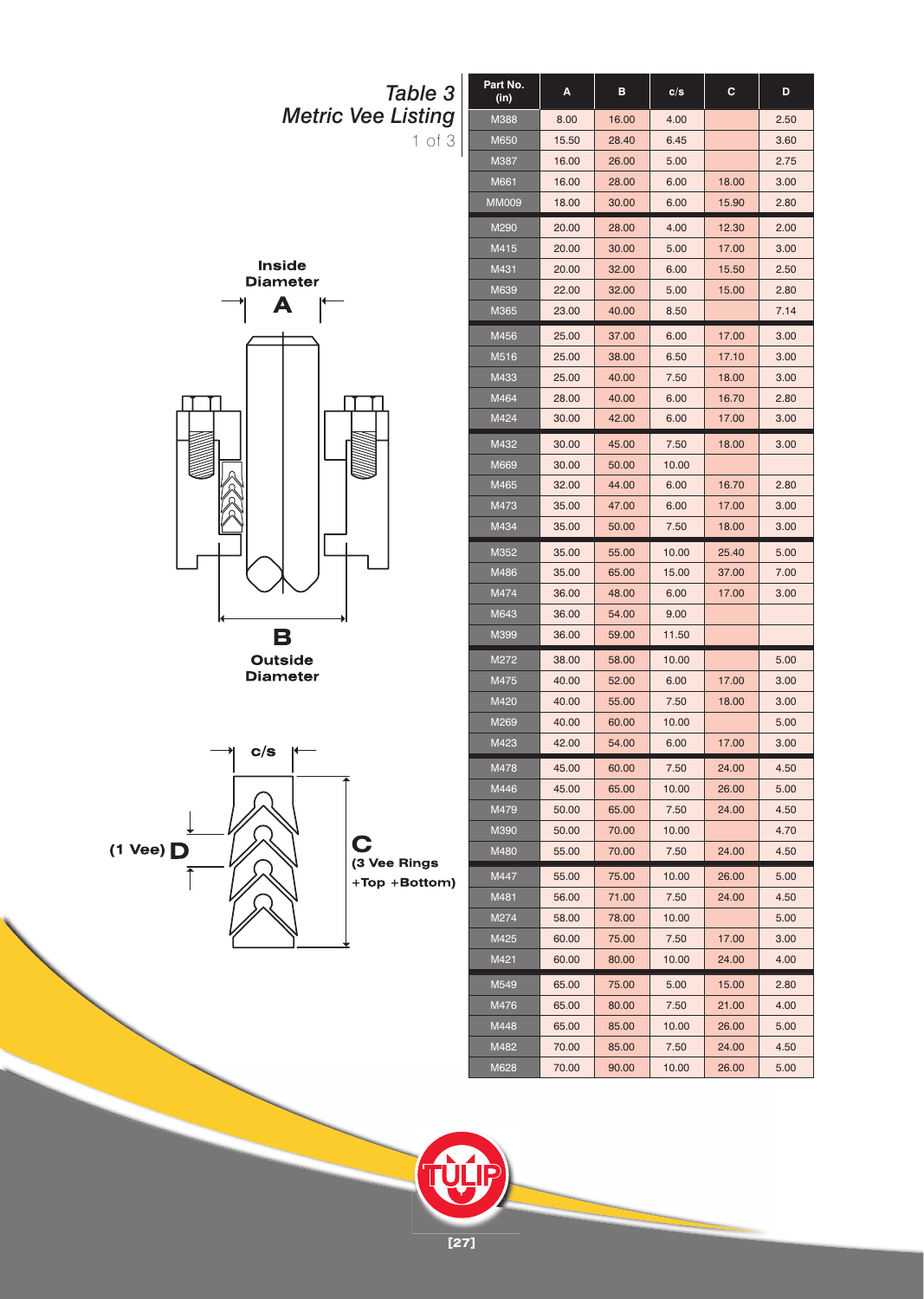| Part No.<br>(in) | Α      | в      | c/s   | С     | D     |
|------------------|--------|--------|-------|-------|-------|
| <b>MM054</b>     | 70.00  | 90.00  | 10.00 | 47.00 | 10.00 |
| M550             | 75.00  | 85.00  | 5.00  | 15.00 | 2.80  |
| M483             | 75.00  | 90.00  | 7.50  | 24.00 | 4.50  |
| M435             | 75.00  | 95.00  | 10.00 | 24.00 | 4.00  |
| M484             | 80.00  | 95.00  | 7.50  | 24.00 | 4.50  |
| <b>MM036</b>     | 80.00  | 100.00 | 10.00 | 40.00 | 9.00  |
| M638             | 85.00  | 95.00  | 5.00  | 15.00 | 2.80  |
| M485             | 85.00  | 100.00 | 7.50  | 24.00 | 4.50  |
| MM046            | 90.00  | 100.00 | 5.00  | 27.00 | 6.00  |
| M426             | 90.00  | 105.00 | 7.50  | 17.00 | 3.00  |
| M437             | 90.00  | 110.00 | 10.00 | 24.00 | 4.00  |
| M410             | 92.35  | 106.00 | 6.83  |       | 3.80  |
| M546             | 95.00  | 120.00 | 12.50 | 32.60 | 6.00  |
| M471             | 100.00 | 115.00 | 7.50  | 22.50 | 4.50  |
| M449             | 100.00 | 120.00 | 10.00 | 26.00 | 5.00  |
| MM247            | 100.00 | 120.00 | 10.00 | 70.00 | 15.00 |
| M658             | 100.00 | 125.00 | 12.50 | 29.60 | 6.00  |
| MM042            | 100.00 | 130.00 | 15.00 | 32.00 | 8.00  |
| M637             | 105.00 | 115.00 | 5.00  | 15.00 | 2.80  |
| M470             | 110.00 | 125.00 | 7.50  | 22.50 | 4.50  |
| M416             | 110.00 | 130.00 | 10.00 | 22.00 | 4.00  |
| M518             | 110.00 | 135.00 | 12.50 | 32.60 | 6.00  |
| M324             | 110.00 | 140.00 | 15.00 | 35.60 | 7.00  |
| M411             | 114.65 | 128.00 | 6.68  |       | 3.80  |
| M454             | 115.00 | 140.00 | 12.50 | 31.00 | 6.00  |
| <b>MM047</b>     | 120.00 | 140.00 | 10.00 | 26.00 | 5.00  |
| <b>MM043</b>     | 120.00 | 150.00 | 15.00 | 38.00 | 5.00  |
| <b>MM144</b>     | 120.00 | 155.00 | 17.50 | 98.40 | 24.80 |
| M472             | 125.00 | 140.00 | 7.50  | 22.50 | 4.50  |
| M455             | 125.00 | 150.00 | 12.50 | 31.00 | 6.00  |
| M362             | 125.00 | 155.00 | 15.00 | 29.68 | 5.56  |
| M551             | 130.00 | 160.00 | 15.00 | 38.00 | 7.00  |
| M517             | 135.00 | 160.00 | 12.50 | 32.60 | 6.00  |
| M412             | 137.16 | 152.00 | 7.42  |       | 3.80  |
| M427             | 140.00 | 155.00 | 7.50  | 17.00 | 3.00  |
| M417             | 140.00 | 165.00 | 12.50 | 28.00 | 5.00  |
| M586             | 140.00 | 170.00 | 15.00 | 38.00 | 7.00  |
| M440             | 150.00 | 170.00 | 10.00 | 24.00 | 4.00  |
| M461             | 150.00 | 180.00 | 15.00 | 36.00 | 7.00  |
| M428             | 160.00 | 180.00 | 10.00 | 24.00 | 4.00  |
| <b>MM058</b>     | 160.00 | 185.00 | 12.50 | 30.80 | 6.30  |
| M436             | 160.00 | 190.00 | 15.00 | 28.00 | 6.00  |
| MM053            | 161.00 | 185.00 | 12.00 |       |       |
| M657             | 166.00 | 190.00 | 12.00 | 36.00 | 6.30  |
| M645             | 170.00 | 190.00 | 10.00 | 24.60 | 5.00  |
| M670             | 170.00 | 195.00 | 12.50 |       |       |
| M452             | 170.00 | 200.00 | 15.00 | 36.00 | 7.00  |
| M467             | 180.00 | 200.00 | 10.00 | 26.00 | 5.00  |
| M462             | 180.00 | 210.00 | 15.00 | 36.00 | 7.00  |
| M552             | 190.00 | 220.00 | 15.00 | 38.00 | 7.00  |

*Table 3 Metric Vee Listing* 2 of 3